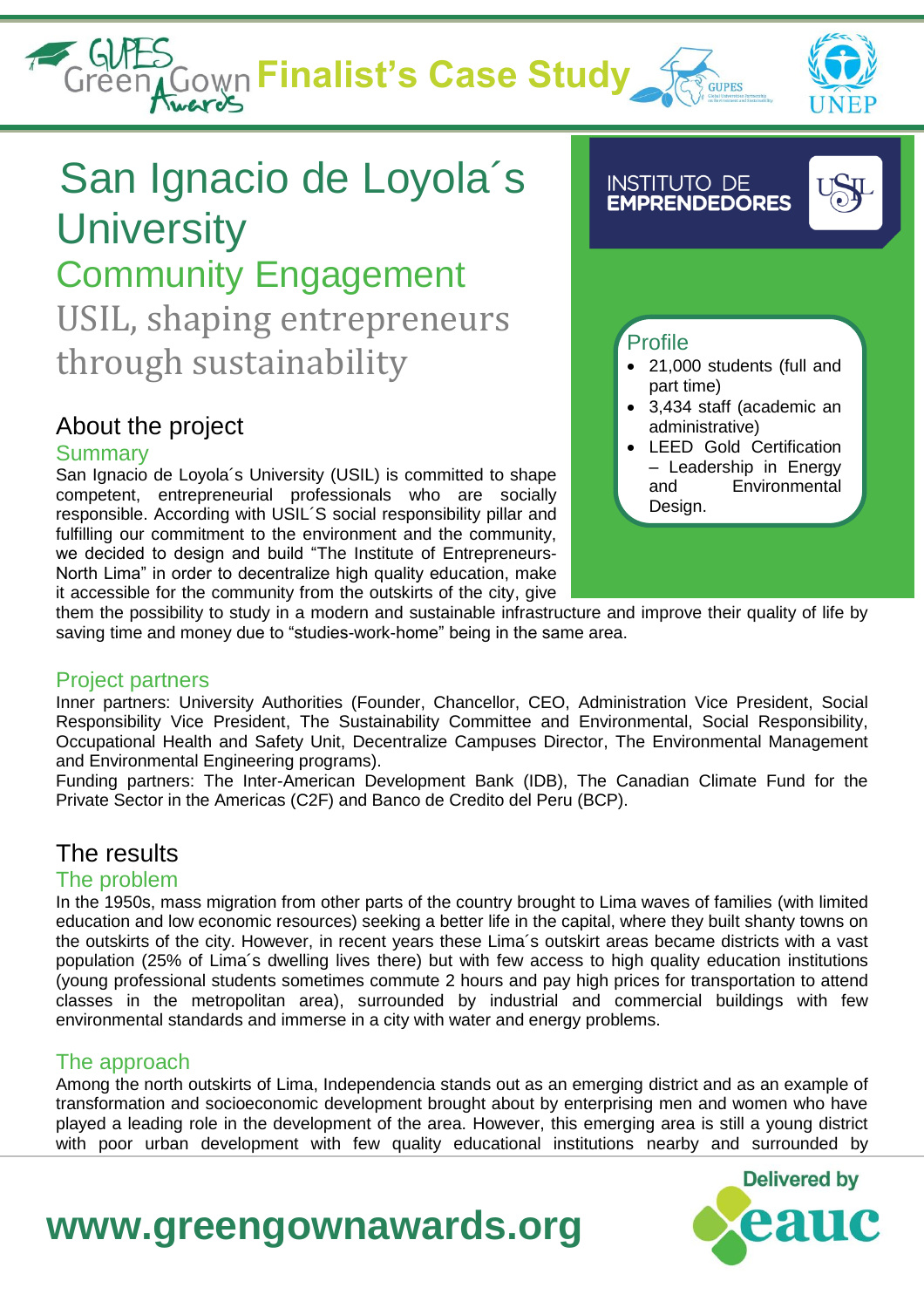businesses with low environmental standards (it is one of the most contaminated areas in Lima). Is in this context, that USIL decided to build The Institute of Entrepreneurs – North Lima in Independencia, seeking to decentralize high quality education in the most modern and sustainable infrastructure, reaffirming its commitment to the community, the country's sustainable development, and the environment.

**Finalist's Case Study** 

#### Our goals

Make high quality education with great academic standards accessible for young people living in the north outskirt of Lima without commuting hours, expending more money in transportation and taking classes in a modern and environmental infrastructure. This project is part of a decentralized expansion plan with a social and environmental perspective in order to continue fostering better employment opportunities and development for the community.

#### Obstacles and solutions

| Once The Institute was completed and ready to open for<br>classes, USIL realized that there was an adjacent corner<br>with commercial businesses. Some were related to food,<br>prepared without any healthy measures and others were<br>metal-mechanic workshops, generating particular matters<br>which are hazards for the students.                                                                                                                                                                  | USIL negotiated with the business men and women a fair<br>price to rent the space so they can earn extra money and<br>use it to relocate their business in a more adequate<br>space with better commercial conditions. Once the space<br>was rented USIL placed 342 m2 of grass making the area<br>an environmental open space for students and workers.                                                                                                                                                                                                                              |
|----------------------------------------------------------------------------------------------------------------------------------------------------------------------------------------------------------------------------------------------------------------------------------------------------------------------------------------------------------------------------------------------------------------------------------------------------------------------------------------------------------|---------------------------------------------------------------------------------------------------------------------------------------------------------------------------------------------------------------------------------------------------------------------------------------------------------------------------------------------------------------------------------------------------------------------------------------------------------------------------------------------------------------------------------------------------------------------------------------|
| USIL's is known as a high quality education institution<br>and it is among the top Peruvian universities. In this<br>sense, The Institute of entrepreneurs - north lima could<br>not be different and they establish the same high quality<br>education for their students. However, the problems<br>started when these new students failed to keep up with<br>USIL's educational standards due to their poor school<br>background.                                                                      | The Institute established extra tutorial classes to reinforce<br>the students' academic level. This helped the students to<br>keep up with their classes, receive a high quality<br>education and compete at the same level of any other<br>young professional in Peru.                                                                                                                                                                                                                                                                                                               |
| The project's initial budget was intended for a building<br>with average environmental standards. Nevertheless,<br>after several deliberations and following USIL's<br>commitment to the community and the environment, the<br>university authorities decided to push for the construction<br>of a sustainable and eco -efficient building with high<br>environmental standards. The problem was that the initial<br>budget was not enough and the University started to<br>search for funding partners. | USIL contacted three funding partners that gave the<br>university low interest rates, months-long grace period<br>and years to pay. These financial benefits allowed USIL<br>to construct a building that earned a LEED Gold<br>Certification and gave the students a modern and<br>sustainable environment for receiving their classes.                                                                                                                                                                                                                                              |
| In Peru the general perception of the people from the<br>outskirts of Lima is that high quality education is<br>expensive and only accessible for people with high social<br>and economic level. Therefore, at the beginning of the<br>project few people approached The Institute of<br>Entrepreneurs-North Lima to ask for<br>information<br>especially when they saw USIL's logo.                                                                                                                     | Institute of Entrepreneurs-North Lima director<br>The<br>elaborated two related strategies:<br>Financial strategy: The Institute established a<br>$\bullet$<br>competitive tuition fee in relation to the educational<br>institutions nearby.<br>Communication strategy: the team prepared face to<br>$\bullet$<br>activities,<br>small<br>conferences<br>face<br>with<br>key<br>stakeholders<br>(nearby<br>school<br>principals<br>and<br>entrepreneurs), workshops for parents and their kids,<br>guided tours to interact with students already enrolled<br>and family interviews. |

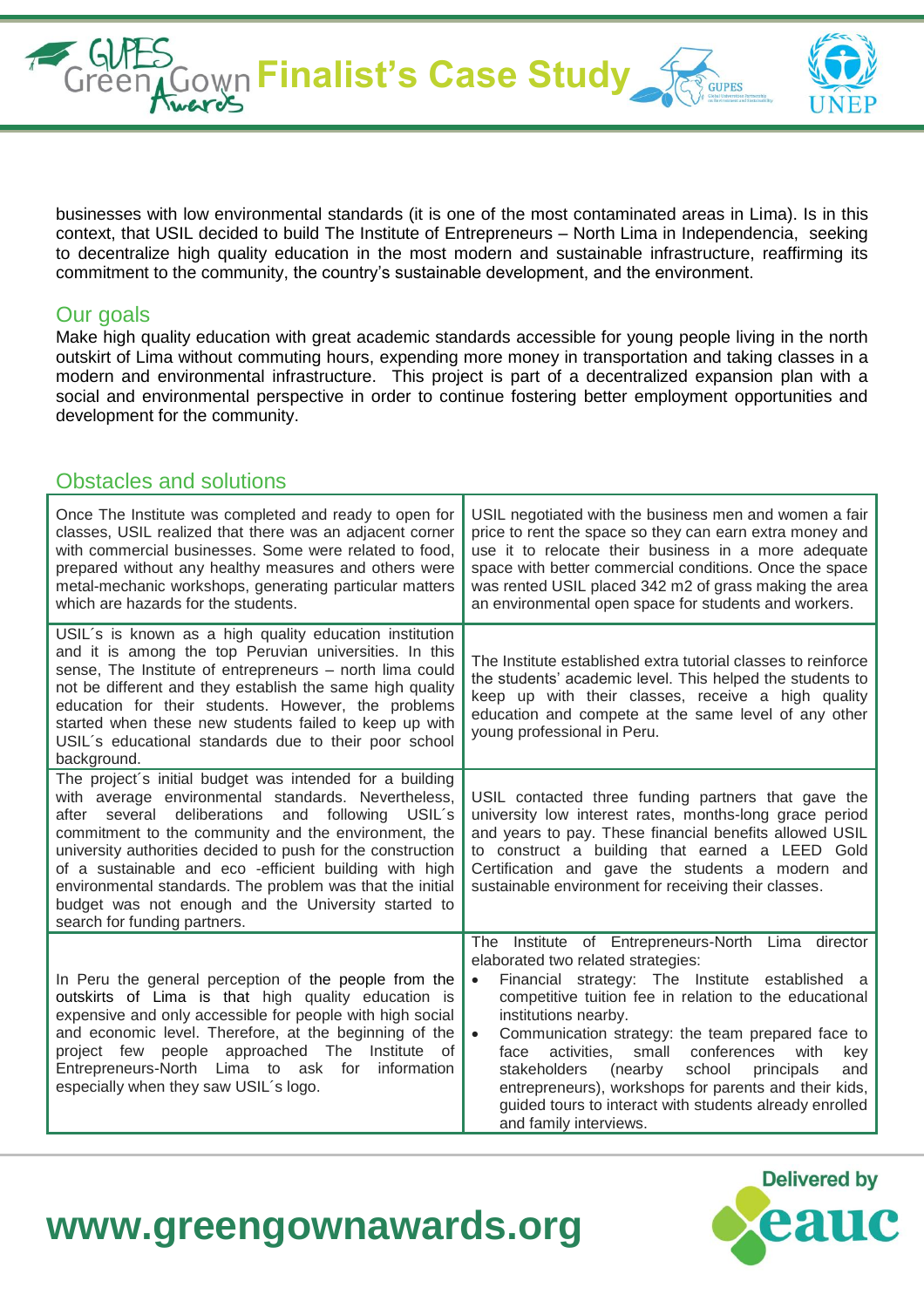**Finalist's Case Study** 



**Delivered by** 

#### Performance and results

- The Institute of Entrepreneurs-North Lima allows greater access to a high quality education. We have 1175 students enrolled and growing.
- The infrastructure obtained a Leadership in Energy and Environmental Design GOLD Certification (the first of its kind given in Peru to a Technical Institute). The building comprises classrooms, laboratories and auditoriums with the latest educational technology, administrative areas and parking facilities that incorporate bioclimatic design criteria, as well as environmental quality. This design means that comparing USIL´s building with a non-environmental one, both having the same number of floors and with and educational purpose, our building will save 43% in water and will be 26.5% more efficient in energy than the other.
- To work and study near home in a big city like Lima is not common or easy. Some students spend money in long trip tickets, commute hours between home - work -classes and finish the day with a low work/academic performance. Therefore, a decentralized campus gave our students the opportunity to live, work and study in places nearby so they have more time to do both activities without risking their performance.

### The future

#### Lessons learned

- To build a Sustainable Building might need to invest much more at the beginning. However in the long term, benefits goes beyond the economic savings that we can get through the efficiency of the building. The change mind-set and well-being we generate to the people who works and study there, to the environment, and the surrounding communities is uncountable.
- Our decisions can have an important impact in the development of our community, society and country. Therefore, extending high quality education to where other institutions don´t reach can change minds and lives of the whole community.
- Involving all our stakeholders in each step of the project was very important because allowed USIL to execute a decentralized educational and infrastructural project with a social and environmental perspective. We have worked as a chain of value, understanding that education is a win-win situation for everyone.

#### Sharing your project

- USIL developed a consistent and customize communication plan in order to introduce the concept of "high quality education accessible for everyone from the outskirts of north Lima in a sustainable and eco-efficient building."
- All the benefits (high quality education in a sustainable building nearby their living area) are being advertised in mass media and social media. All the advertising is focus in North Lima´s media and available for people that use internet from nearby areas.
- This publicity generated expectations in the surrounding communities because they feel now that it is possible to access high quality education without traveling long distances and spending money on expensive tickets. In addition, they can take classes in a sustainable building that shows them it is possible to live in a more environmental and eco-efficient society.